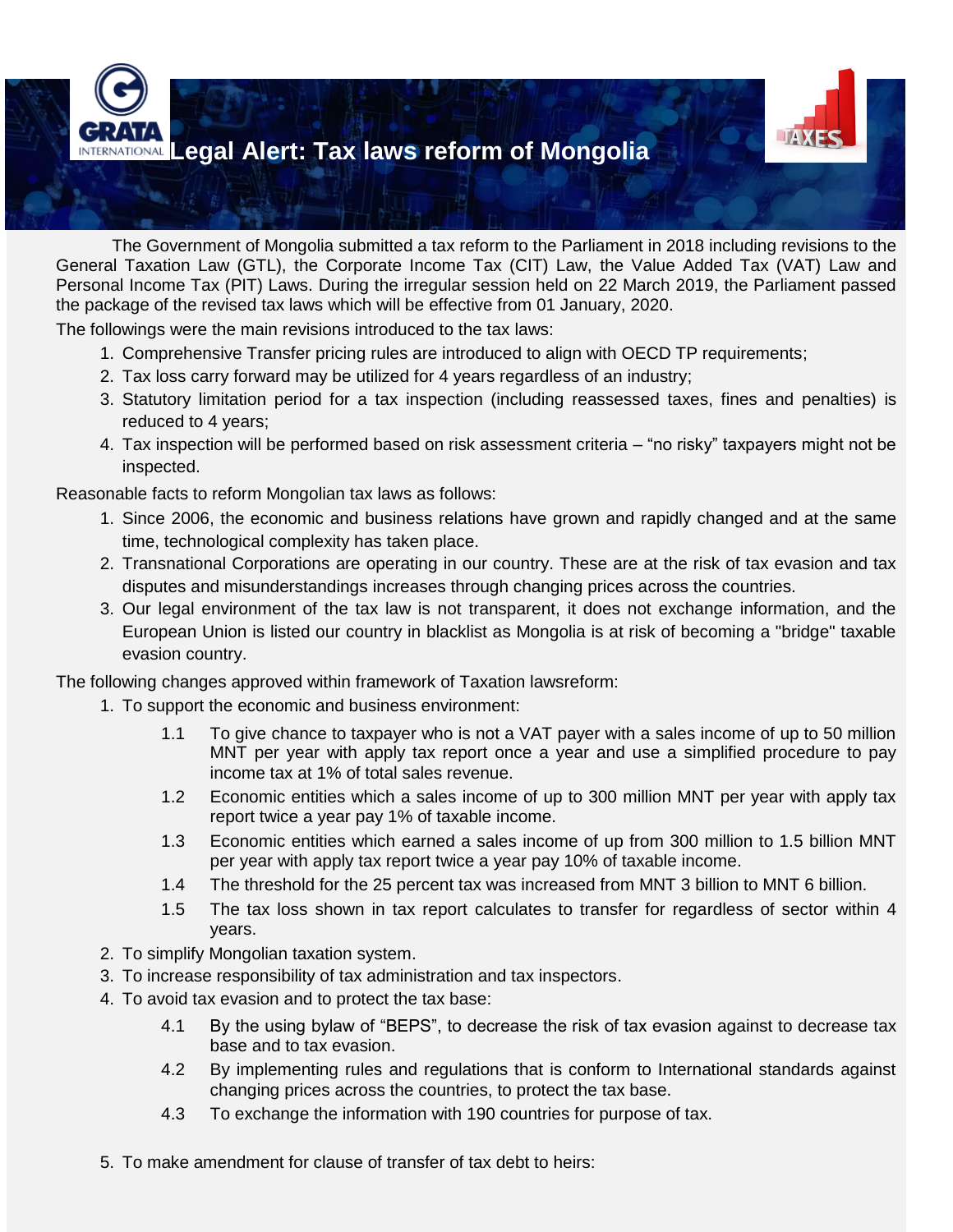- 5.1 According to Article 10.2 of GTL (2008), the duty of the individual to pay taxes and the rights related to his death shall be transferred to his/her heir.
- 5.2 According to Article 16.6 of GTL (2020), the duty to pay the tax on the deceased person and his / her inherited rights shall be transferred to the inherited property and shall not be subject to tax penalties.
- 6. To make amendment for clause of border bans: According to Article 73.2 GTL, if the following conditions are simultaneously established, the tax administration shall have the right to access with authority which has authority to perform border ban until the tax has paid by foreign person and nonresident person.
	- If tax debt person who has no asset to pay own tax debt
	- If rate of tax debt is 20 million or more.

We have prepared a summary of key changes introduced to GTL, VAT and PIT as comparing with current legislations. The legal alert on the corporate income taxation will be prepared separately.

| <b>Description</b>                              | <b>Current General Taxation Law</b>                                                                                                                                                                                                                                                                                                                                                                                                                                                                                                                                                                                                                                                                                                                                                                                                                                                                                  | <b>New General Taxation Law</b>                                                                                                                                                                                                                                                                                                                                                                                                                                                                                                                                                                                                                                                                               |
|-------------------------------------------------|----------------------------------------------------------------------------------------------------------------------------------------------------------------------------------------------------------------------------------------------------------------------------------------------------------------------------------------------------------------------------------------------------------------------------------------------------------------------------------------------------------------------------------------------------------------------------------------------------------------------------------------------------------------------------------------------------------------------------------------------------------------------------------------------------------------------------------------------------------------------------------------------------------------------|---------------------------------------------------------------------------------------------------------------------------------------------------------------------------------------------------------------------------------------------------------------------------------------------------------------------------------------------------------------------------------------------------------------------------------------------------------------------------------------------------------------------------------------------------------------------------------------------------------------------------------------------------------------------------------------------------------------|
| Pre-court<br>dispute<br>resolution<br>mechanism | Currently, there are two levels of Tax<br><b>Dispute</b><br>Settlement<br>Council<br>(Councils) in Mongolia being Capital<br>[Ulaanbaatar]<br>Council<br>City<br>(or<br>Municipal Council) and the Council<br>under<br>Mongolian Tax Authority<br>(MTA) which is the highest level of<br>Council whose decision<br>is final<br>decision at all taxing authority level.<br>Following is the appeal procedures:<br>firstly<br>submit<br>1. Taxpayers<br>complaints<br>its<br>to<br>corresponding Municipal<br>or<br>Capital City Council if the<br>corresponding tax authority<br>(of the taxpayer who submits<br>complaints) is district tax<br>office or municipal tax office.<br>2. If the taxpayer disagrees the<br>decision made by Capital City<br>Council<br>Municipal<br>(or<br>Council), taxpayer has the<br>rights to appeal to Council<br>under MTA whose decision<br>shall be final at pre-court<br>level. | The two-level appeal procedures have<br>been eased and there will be only one<br>level of Council under MTA for tax<br>dispute cases as pre-court dispute<br>resolution requirements. Under the<br>new law, the Council may decide to<br>suspend the case and instruct MTA to<br>re-audit the case if certain conditions<br>met. Such re-audit shall be<br>are<br>by higher level of tax<br>conducted<br>authority and shall not last more than<br>3 months. In case new assessment<br>is<br>released, the<br>act<br>original<br>assessment act shall be cancelled. A<br>10% cash deposit is required by<br>taxpayer to proceed with a dispute<br>case and such deposit shall be<br>capped at MNT100 million. |

## **Key changes of General Taxation Law (GTL)**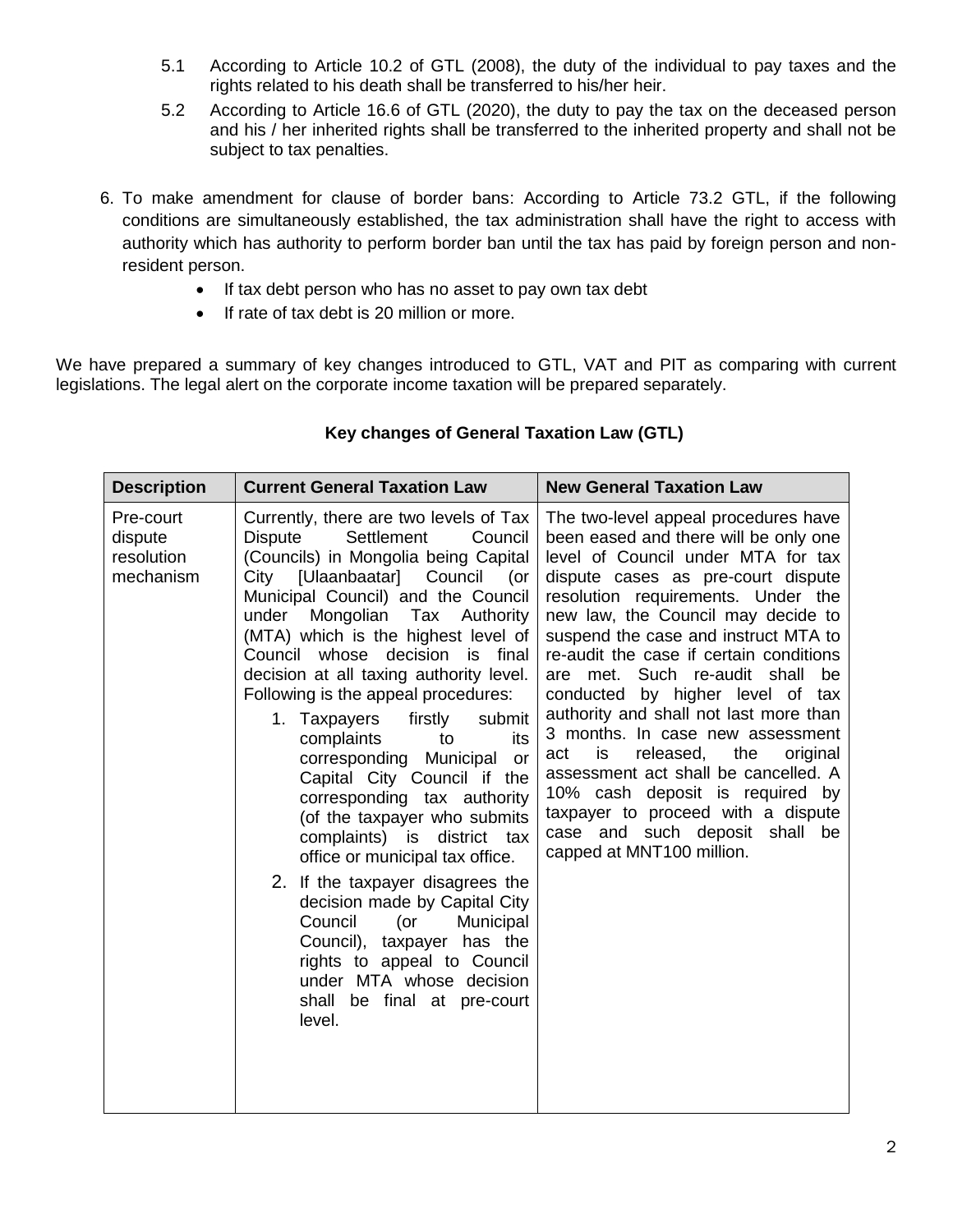| <b>Description</b>                           | <b>Current General Taxation Law</b>                                                                                                                                               | <b>New General Taxation Law</b>                                                                                                                                                                                                                                                                                                                                                                                                                                                                                                                                                                                                                                                                                                                                                   |
|----------------------------------------------|-----------------------------------------------------------------------------------------------------------------------------------------------------------------------------------|-----------------------------------------------------------------------------------------------------------------------------------------------------------------------------------------------------------------------------------------------------------------------------------------------------------------------------------------------------------------------------------------------------------------------------------------------------------------------------------------------------------------------------------------------------------------------------------------------------------------------------------------------------------------------------------------------------------------------------------------------------------------------------------|
| Tax<br>payment<br>extension                  | Tax payers may request extension<br>for the payment of taxes up to 60<br>days under current rules.                                                                                | Taxpayers may request extension for<br>the payment of taxes and MTA may<br>allow extension up to two years<br>period. In case of extensions, a<br>security or guarantee arrangement<br>may be required.                                                                                                                                                                                                                                                                                                                                                                                                                                                                                                                                                                           |
| Tax collection<br>and<br>enforcement         | Current law has poor regulations on<br>procedure of tax collection such as<br>procedure to confiscate property and<br>there is no protection of property right<br>of third party. | debt<br>shall<br>be<br>collected<br>A<br>tax<br>immediately from a taxpayer if it is<br>considered that such tax debt is at<br>risk. MTA shall be entitled to start<br>operations to collect these taxes from<br>the taxpayer via special procedures.<br>MTA shall be permitted to collect tax<br>debts by expropriating the properties<br>of the taxpayers and disposing them<br>via auctions for cash. MTA can freeze<br>bank accounts and instruct banks to<br>transfer funds for<br>the<br>debt<br>tax<br>collection. MTA may instruct third<br>party a tax payment on behalf of the<br>taxpayer in the event the taxpayer has<br>outstanding tax due and receivable<br>from the third party. Various legal<br>procedures are available for MTA to<br>enforce tax collection. |
| Sanction<br>on<br>tax<br>non-<br>compliance  | The law imposes a 30% automatic<br>base penalty for non-reported taxes<br>as a general rule. In addition to that,<br>a daily interest is charged.                                 | A 30%-50% penalty shall be imposed<br>on tax non-compliances for failure of<br>tax obligations or tax withholding<br>obligations in addition to due taxes.                                                                                                                                                                                                                                                                                                                                                                                                                                                                                                                                                                                                                        |
| General<br>Anti-<br>Avoidance<br>Rule (GAAR) | No formal GAAR in the tax laws.                                                                                                                                                   | New GTL has introduced a general<br>anti-avoidance rule (GAAR) which is a<br>set of broad principles-based rules<br>within a country's tax code designed to<br>counteract the perceived avoidance of<br>tax. GAAR is a concept within law that<br>the<br>taxing<br>provides<br>authority<br>a<br>mechanism to deny the tax benefits of<br>transactions or arrangements believed<br>not to have any commercial substance<br>or purpose other than to generate the<br>tax benefit(s) obtained.                                                                                                                                                                                                                                                                                      |
| Transfer<br>Pricing                          | There is no single, all-encompassing<br>pricing<br>legislation<br>transfer<br>in<br>Mongolia.<br>Instead, transfer pricing<br>various<br>rules<br>contained<br>in<br>are          | The new transfer pricing rules include<br>transfer<br>stringent<br>pricing<br>documentation be prepared including:<br>1. Transactional transfer pricing                                                                                                                                                                                                                                                                                                                                                                                                                                                                                                                                                                                                                           |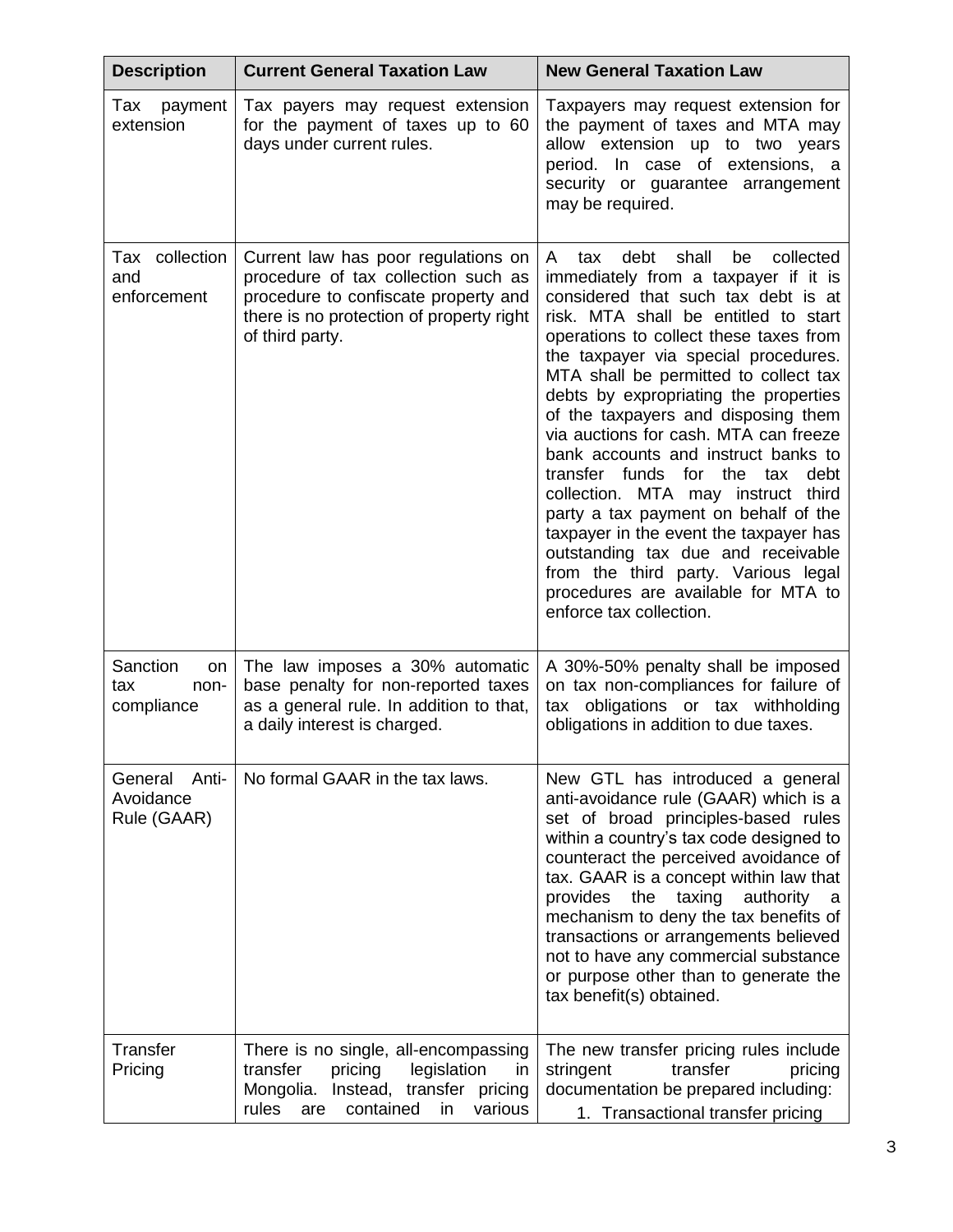|                                                                 | individual tax laws.                                             | documents<br>2. Local File<br>3. Master File<br>4. Country-by-country report.                                                   |
|-----------------------------------------------------------------|------------------------------------------------------------------|---------------------------------------------------------------------------------------------------------------------------------|
| Base<br>Erosion<br>and<br>Shifting<br>(BEPS) related<br>changes | Mongolia has not yet addressed<br>Profit   BEPS related changes. | New tax laws have introduced various<br>changes related to OECD's BEPS<br>project reflecting recent global tax<br>developments. |

## **Key changes of Value Added Tax Law (VAT)**

| <b>Description</b>                                | <b>Current Value Added Tax Law</b>                                                                                                                                                                                                                                                                                                       | <b>New Value Added Tax Law</b>                                                                                                                                                                                                                                                                                                                                                                                                                                   |
|---------------------------------------------------|------------------------------------------------------------------------------------------------------------------------------------------------------------------------------------------------------------------------------------------------------------------------------------------------------------------------------------------|------------------------------------------------------------------------------------------------------------------------------------------------------------------------------------------------------------------------------------------------------------------------------------------------------------------------------------------------------------------------------------------------------------------------------------------------------------------|
| of l<br>Recovery<br>input VAT on<br>capital goods | Under current VAT law, an input credit<br>or tax refund of VAT incurred on a<br>business's capital expenditure<br>is.<br>disallowed.<br>Purchasing, procuring or developing<br>assets'<br>'fixed<br>is<br>unrecoverable<br>irrespective of whether the company<br>is registered for VAT agent.                                           | An new VAT was made to the input VAT<br>incurred on capital expenditure can be<br>recovered as follows:<br>1. Buildings<br>and<br>constructions:<br>Input VAT shall be recovered<br>over 10 years<br>with equal<br>amount;<br>2. Equipment/Exploration activity:<br>Input VAT shall be recovered<br>over 5 years with equal amount;<br>and<br>3. Other capital assets: Input VAT<br>shall be recovered in the same<br>year of the company purchase<br>the asset. |
| VAT on<br>loan<br>interest                        | In the current VAT law, Article 13 of<br>VAT Law provides a list of tax exempt<br>supplies and article 13.5.5 says that<br>"service of granting of a loan" is<br>exempt from VAT while article 13.5.7<br>says that an interest of bank, non-<br>banking financial institution (NBFIs)<br>and savings and loan entities is<br>exempt VAT. | Under the new rules, the article 13.5.7<br>has been amended to capture corporate<br>loan interest for exemptions.                                                                                                                                                                                                                                                                                                                                                |

## **Key changes of Personal Income Tax Law (PIT)**

| <b>Description</b>   | <b>Current Personal Income Tax Law</b>                                                                          | <b>New Personal Income Tax Law</b> |
|----------------------|-----------------------------------------------------------------------------------------------------------------|------------------------------------|
| <b>Tax Residency</b> | Under the current law, individuals are The new law has re-defined the tax<br>liable to pay PIT on their income. | residency as follows:              |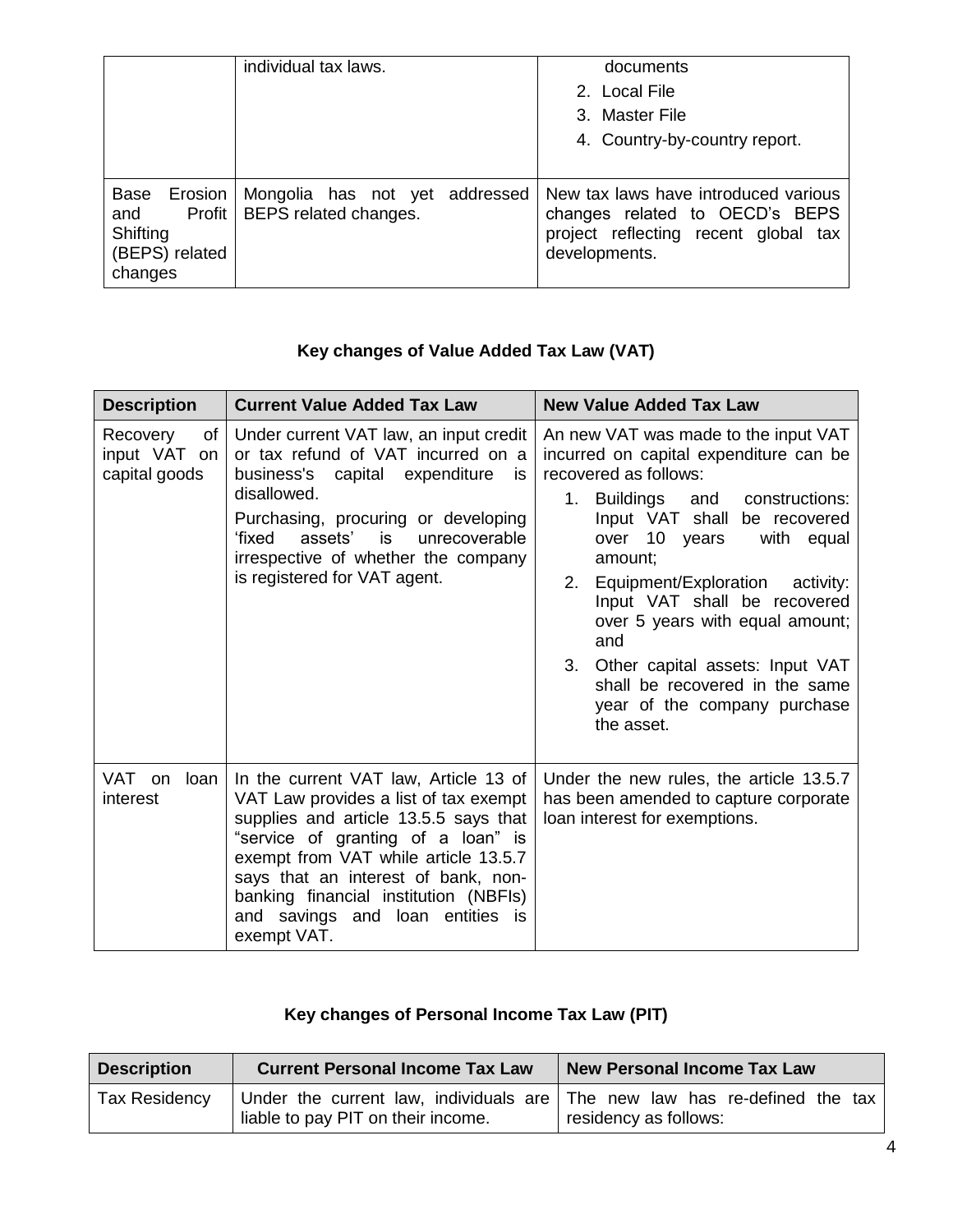|                                            | The individual taxpayers are divided into<br>two groups, a resident and non-resident<br>taxpayer.                                                                                                                                                                                                                                                  | individual shall be Mongolian<br>An<br>resident taxpayer if any of the following<br>two criteria are met:                                                                                                                                                                                                                                  |
|--------------------------------------------|----------------------------------------------------------------------------------------------------------------------------------------------------------------------------------------------------------------------------------------------------------------------------------------------------------------------------------------------------|--------------------------------------------------------------------------------------------------------------------------------------------------------------------------------------------------------------------------------------------------------------------------------------------------------------------------------------------|
|                                            | A resident taxpayer of Mongolia is<br>taxable on his/her worldwide income.<br>The legislation defines a permanent<br>resident taxpayer as:                                                                                                                                                                                                         | 1. An individual who resides in<br>Mongolia for 183 or more days<br>in a given consecutive 12-<br>months period.                                                                                                                                                                                                                           |
|                                            | 1. an individual who possesses a<br>residential home in Mongolia; or                                                                                                                                                                                                                                                                               | 2. If income earned in Mongolia<br>Mongolian<br>and/or<br>sourced<br>income is more than 50% of an                                                                                                                                                                                                                                         |
|                                            | 2. an individual who resides in<br>Mongolia for 183 or more days in<br>a given calendar year.                                                                                                                                                                                                                                                      | individual's worldwide income                                                                                                                                                                                                                                                                                                              |
|                                            | A nonresident taxpayer of Mongolia is<br>subject to tax on the income earned in<br>the territory of Mongolia in a tax year<br>and is defined as:                                                                                                                                                                                                   | A resident taxpayer of Mongolia is<br>taxable on his/her worldwide income<br>while non-residents shall be taxed on<br>Mongolian sourced income only.                                                                                                                                                                                       |
|                                            | 1. An<br>individual<br>who<br>has<br>no<br>residential home in Mongolia and<br>has resided in Mongolia for less<br>than 183 days in a tax year.                                                                                                                                                                                                    |                                                                                                                                                                                                                                                                                                                                            |
| Taxes paid<br><i>in</i><br>foreign country | Current PIT discounts on tax paid by a<br>foreign country are exempt from the<br>double taxation on income and property<br>and the prevention of tax avoidance.                                                                                                                                                                                    | New law introduced to more ease<br>system for the taxes paid in foreign<br>countries in order to reduce the tax<br>burden of taxpayers. The tax paid in<br>foreign countries is included in the<br>principle of deductible tax. Exemptions<br>from taxes paid in foreign countries are<br>common in international.                         |
| Permanent<br>resident<br>taxpayer          | Because of the current law does not<br>specify certain types of terms and types<br>difficulty<br>income,<br>situations<br>ot<br>on<br>enforcing the law commonly arises in<br>practice. As a result, procedures for<br>determining<br>individual<br>taxpayers<br>increase the<br>timing and<br>cost<br>on<br>implication of law for whole process. | Description of a permanent resident<br>taxpayer refined. The Personal Income<br>Tax<br>Law<br>specifies<br>taxpayer<br>a<br>identification<br>and<br>taxpayer's<br>a<br>tax<br>liability.                                                                                                                                                  |
| Taxable income                             | Current PIT provides taxable income<br>such as salaries, bonuses, incentives<br>and similar employment income, indirect<br>income but there are no definitions and<br>categories of taxable income. As a<br>result, many disputes arise on taxable<br>income in practice.                                                                          | Categories and definitions of taxable<br>income have been improved. With the<br>adopting of international standards for<br>the salaries, bonuses, incentives and<br>similar employment income, indirect<br>income and Mongolian-sourced income,<br>implication of law shall be ensured by<br>the provision of the law without any<br>gape. |
| Mongolia                                   | Current PIT law largely employs a                                                                                                                                                                                                                                                                                                                  | The new law introduced a "Mongolian-                                                                                                                                                                                                                                                                                                       |